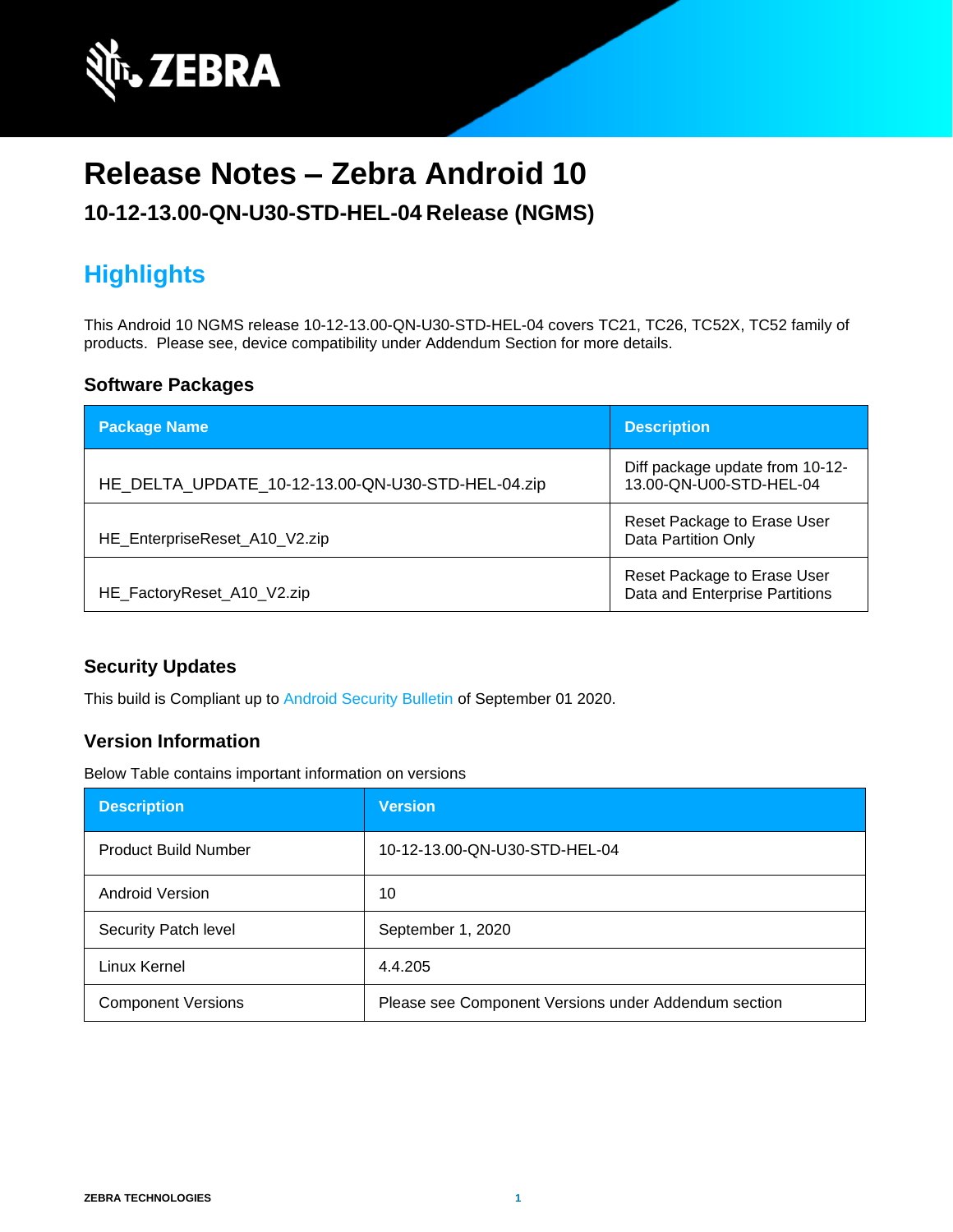

# **Device Support**

This software release has been approved for use on the following devices.

| <b>Device</b><br><b>Family</b> | <b>Part Number</b>                   |                                      | <b>Device Specific</b><br><b>Manuals and Guides</b> |
|--------------------------------|--------------------------------------|--------------------------------------|-----------------------------------------------------|
| TC <sub>21</sub>               | TC210K-02A222-CN<br>TC210K-02B212-CN | TC210K-02B412-CN<br>TC210K-06B224-CN | <b>TC21 Home Page</b>                               |
| TC <sub>26</sub>               | TC26CK-12A222-CN<br>TC26CK-12B212-CN | TC26CK-16B224-CN                     | <b>TC26 Home Page</b>                               |
| TC52X                          | TC520K-1XFMU6P-CN                    |                                      |                                                     |
| TC52                           | TC520K-2PEZU4P-CN                    |                                      | <b>TC52 Home Page</b>                               |
| TC52 HC                        | TC520K-2HEZU4P-CN                    |                                      | <b>TC52 HC Home Page</b>                            |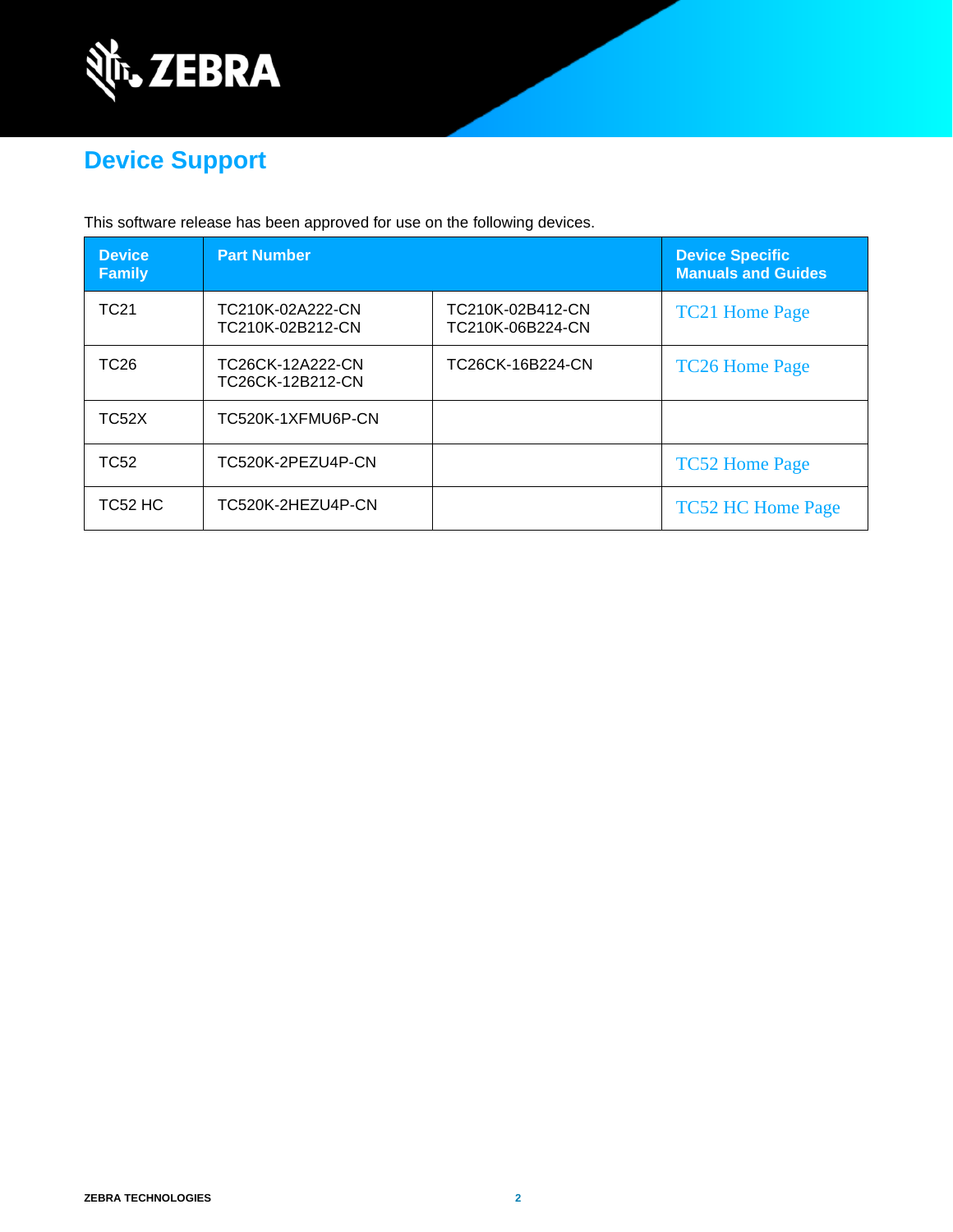

### **New Features**

- Support for Single Pairing over Bluetooth.
- Support for Trusted Device Pairing over Bluetooth.
- Bluetooth Smart Leash feature: Simple audio alert and a notification message on the mobile device to indicate BT accessory is "unleashed".
- Integrated Video-On-Device application.
- Feature to restrict PTT to certain countries per regulatory requirements.
- Support for "Signature Presence Validation" with Anchored Mode Document Capture".
- Support for Edge-detect Document Capture.
- Support for WPA3
- Support for 802.11mc (Wi-Fi RTT) in premium products. Not supported in Value Tier products.
- Support for 802.11v.
- Support for WorryFree WiFi Roam and Voice Analysis
- Support for USB-C Digital Audio 3.5mm Adapter with PTT Button
- Support for Data Centric Domain Selection
- Support for Cell broadcast for Saudi and UAE regions

#### **Resolved Issues**

- Fixed: 39238 Upgraded the Chromium browser version.
- Fixed: 40770 Standardized the thermal mitigation notification across WAN products.
- Fixed: 40408 WAN disconnecting at higher temperatures.
- Fixed: 40025 Removed Imager mode options from Datawedge.
- Fixed: 38970 Batteryswap function not working with certain client applications running in foreground.
- Fixed: 40239 EMC devices without camera fail to enroll into Microsoft Intune from welcome screen
- Fixed: 40709 DW profile with BDF "sent Enter key" enabled works inconsistently.
- Fixed: 40655 On selecting DataWedge as a keyboard from the device virtual keyboard settings and disabling Google GBoard, it does not display scanned data.
- Fixed: 40544 DW fails to show notifications for subsequent connections after initial connection to DS3678.
- Fixed: 40404 EthernetMgr CSP BypassProxy does not accept wildcard on IP.
- Fixed: 40500 Custom APN setting persistence after upgrade
- Fixed: 40382 StageNow Error while Creating DSDS setting in CellularMgr

## **Usage Notes**

• None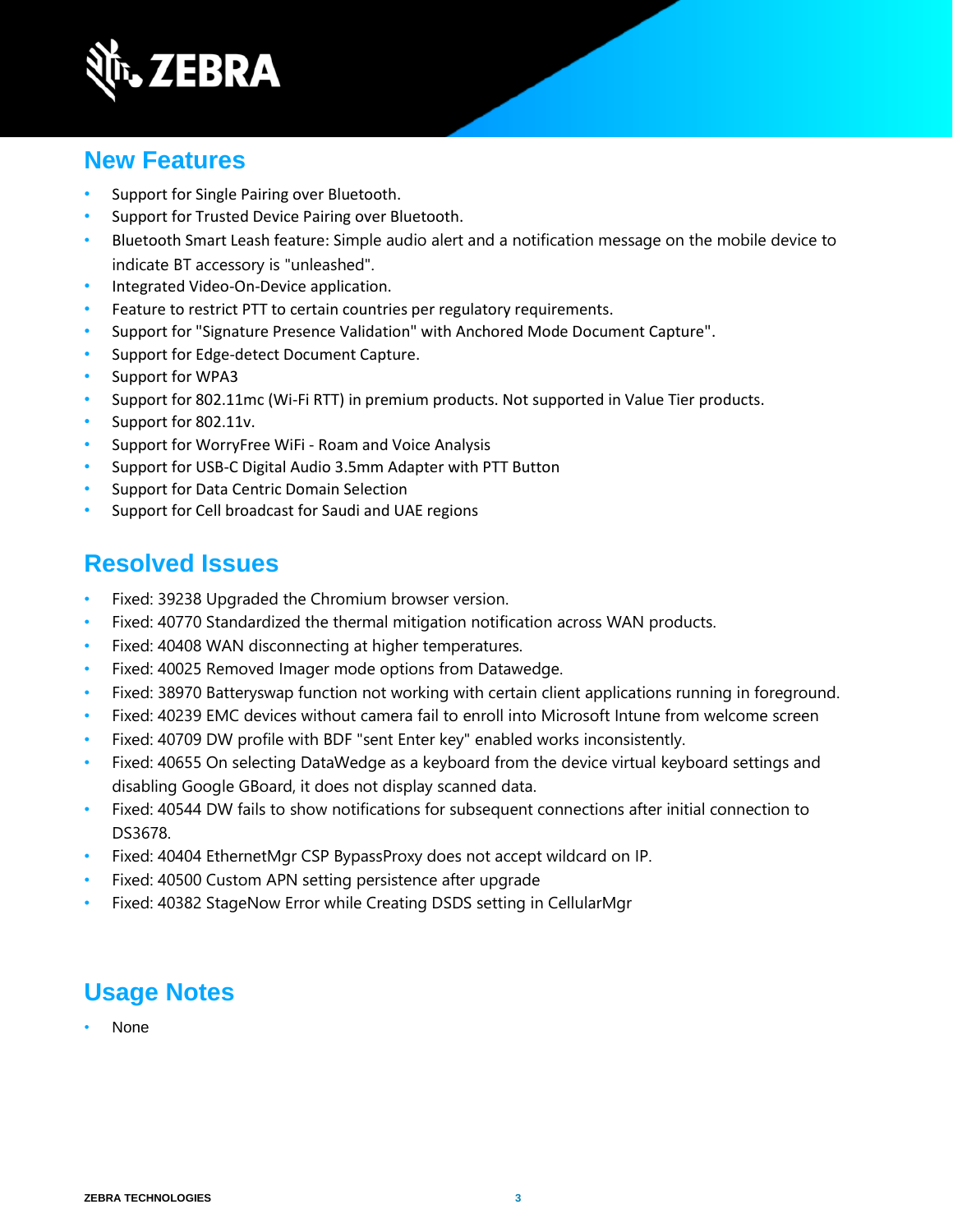

### **Known Issues**

- Picture quality of the image taken with 'Night Mode' in low-light conditions is poor.
- Trigger Modes: Presentation Read Mode is preferred over Continuous Read Mode. If using Continuous Read mode, use a lower illumination brightness setting (e.g. 2) to ensure the scanner can work without interruption.
- "Red Eye Reduction" feature disables the camera flash in the device. Hence, to enable the camera flash please disable the 'Red Eye Reduction' feature.
- EMM does not support agent persistence in OS dessert downgrade scenario.
- Reset packages of Oreo and Pie should not be used on devices running with A10 software.
- In-order to avoid any inconsistencies in Settings UI it is recommended to wait for a few seconds after the device boots up.
- On a device with encrypted SD card as portable storage, when a user reboots the device, it reboots more than once.
- If a mobile device connected to a DS3678/LI3678 BT Scanner is rebooted, then DS3678/LI3678 in the vicinity of EMC device fails to connect automatically.
- Thermal warning notification is not seen when TC26 device reaches upper WAN shutdown temperature threshold
- Transparent blue overlay in camera view –numeric, character or ENTER key presses in camera view will make this blue overlay appear. The camera is still functional; however, the view is covered with the blue overlay. To clear this, press the TAB key to move the control to a different menu item or close the camera app.
- In case of an OS upgrade from a s/w version having higher security patch level to a s/w version having lower security patch level, user data will be reset.

## **Important Links**

- [Installation and setup instructions](https://www.zebra.com/content/dam/zebra_new_ia/en-us/software/operating-system/helios/a10-os-update-instructions.pdf) (if the link does not work please copy It to browser and try)
- [Zebra Techdocs](http://techdocs.zebra.com/)
- **[Developer Portal](http://developer.zebra.com/)**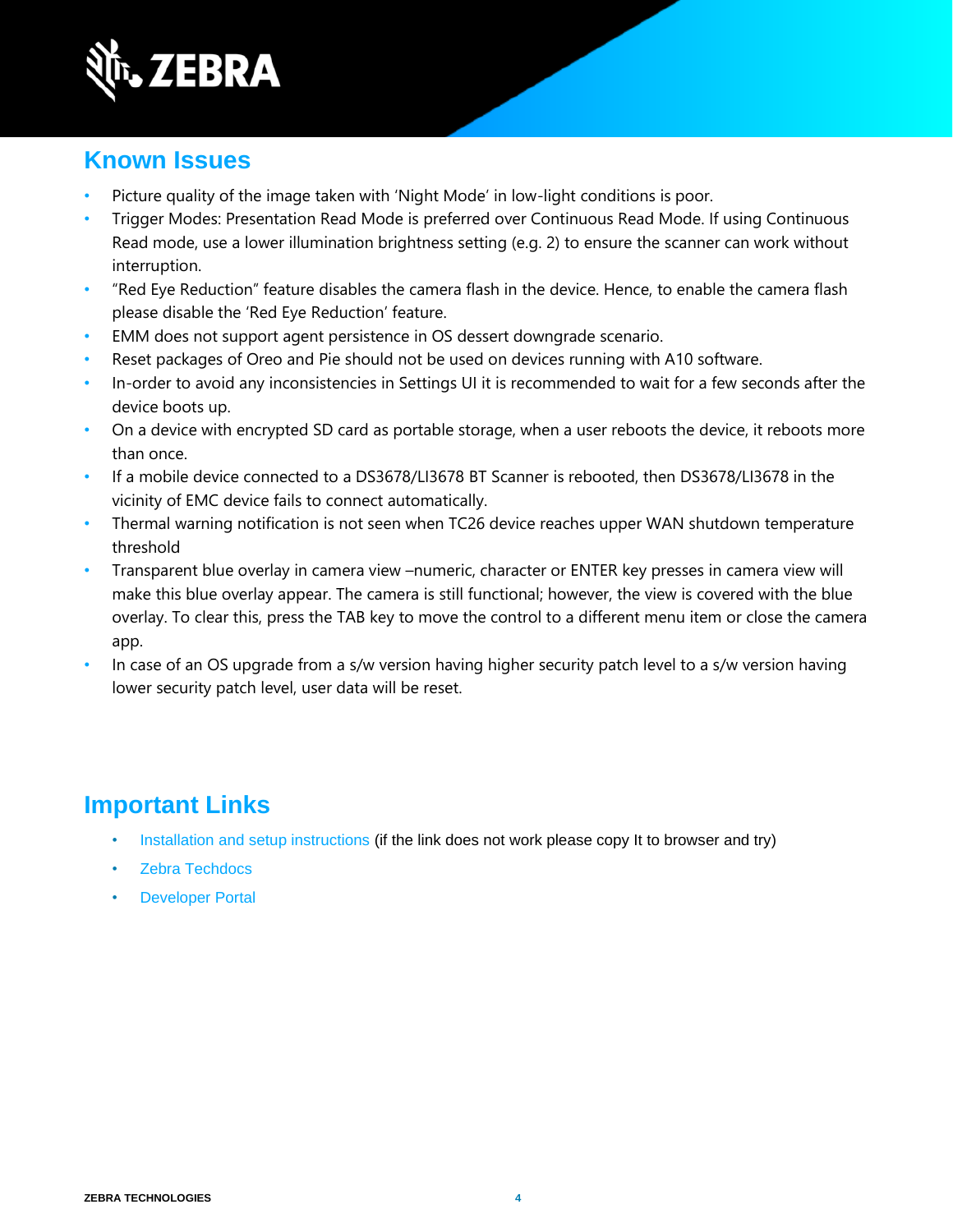

# **Addendum**

### **Component Versions**

| <b>Component / Description</b>    | <b>Version</b>                                                                                                                                                                                                                                                                                                            |
|-----------------------------------|---------------------------------------------------------------------------------------------------------------------------------------------------------------------------------------------------------------------------------------------------------------------------------------------------------------------------|
| <b>Acoustic Profiles</b>          | TC21:<br>General: SQ1.7<br>Cellular: N/A<br>TC26:<br>General: SQ2.7<br>Cellular: SQ2.7<br>General: TQ1.2<br><b>TC52x:</b><br>Cellular: N/A<br>General: GQ1.2<br>TC52:<br>Cellular: N/A<br>TC52HC: General: GQ2.2<br>Cellular: N/A<br>TC21HC: General: SQ3.1<br>Cellular: N/A<br>TC26HC: General: SQ4.1<br>Cellular: SQ4.1 |
| AnalyticsMgr                      | 2.4.0.1254                                                                                                                                                                                                                                                                                                                |
| Android SDK Level                 | 29                                                                                                                                                                                                                                                                                                                        |
| Audio (Microphone and Speaker)    | 0.26.0.0                                                                                                                                                                                                                                                                                                                  |
| <b>Battery App</b>                | 1.1.7                                                                                                                                                                                                                                                                                                                     |
| <b>Bluetooth Pairing Utility</b>  | 3.18                                                                                                                                                                                                                                                                                                                      |
| Camera                            | 2.0.002(21-00)                                                                                                                                                                                                                                                                                                            |
| DataWedge                         | 8.2.53                                                                                                                                                                                                                                                                                                                    |
| <b>EMDK</b>                       | 8.2.4.2804                                                                                                                                                                                                                                                                                                                |
| <b>FILES</b>                      | 10                                                                                                                                                                                                                                                                                                                        |
| License Manager and License Agent | version 4.1.1 and version 4.1.0.4.0.0                                                                                                                                                                                                                                                                                     |
| <b>MXMF</b>                       | 10.2.0.29                                                                                                                                                                                                                                                                                                                 |
| <b>NFC</b>                        | NFC_NCIHALx_AR18C0.a.3.0                                                                                                                                                                                                                                                                                                  |
| OEM info                          | 9.0.0.226                                                                                                                                                                                                                                                                                                                 |
| <b>OSX</b>                        | QCT. 100.10.5.49                                                                                                                                                                                                                                                                                                          |
| RXlogger                          | 6.0.4.0                                                                                                                                                                                                                                                                                                                   |
| <b>Scanning Framework</b>         | 28.2.8.0                                                                                                                                                                                                                                                                                                                  |